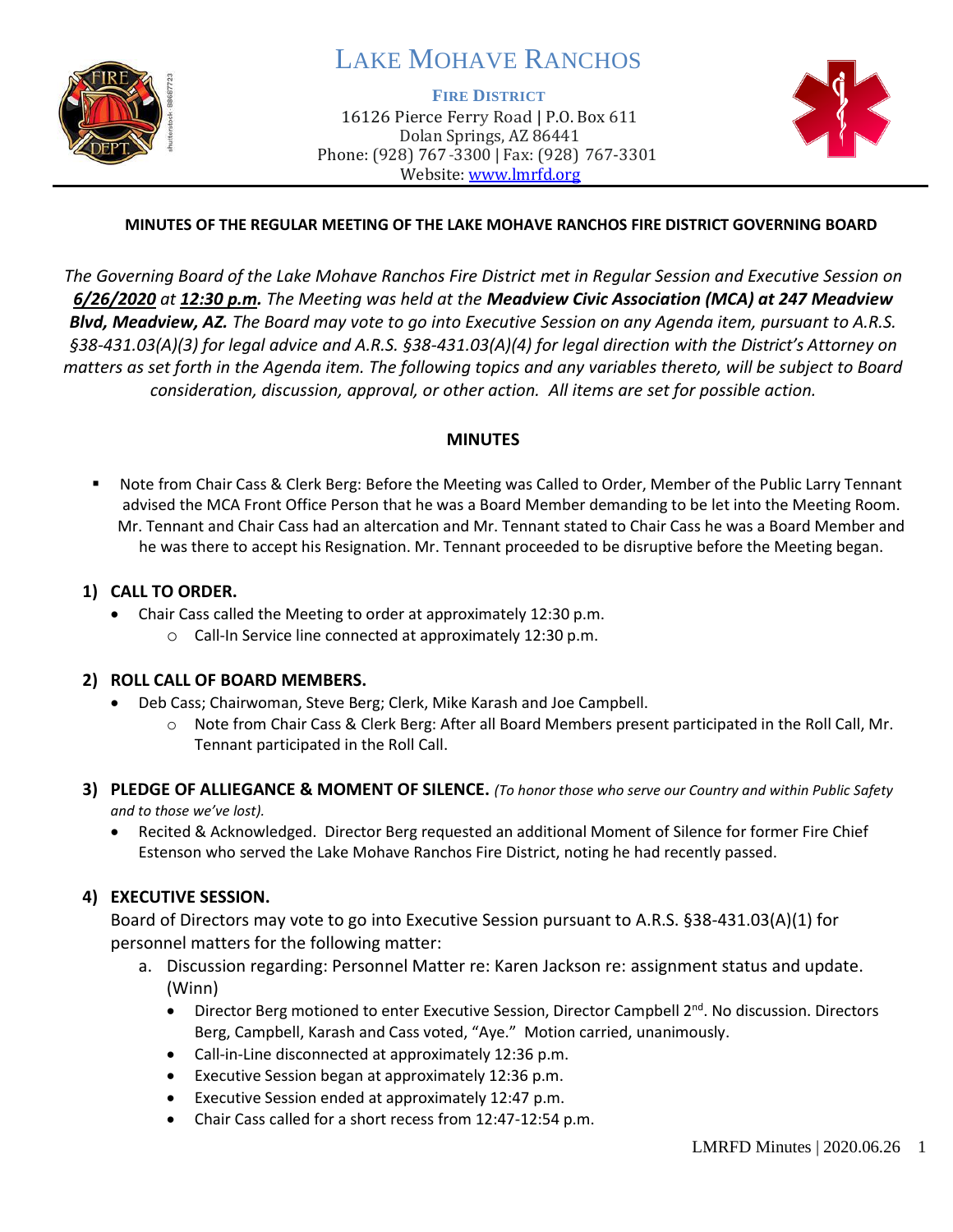• Public Session reconvened and Call-in Line connected at approximately 12:54 p.m.

## **5) PUBLIC HEARING.**

- a. Fiscal Year Budget 2020/2021. *(Board Members cannot take action during the Public Hearing.)*
	- *i. Open Public Hearing.* 
		- Director Cass motioned to Open the Public Hearing for Fiscal Year 2020/2021. Director Berg 2nd. No discussion. Directors Berg, Karash, Campbell and Cass voted, "Aye." Motion carried unanimously.
		- Public Hearing Opened with Call-In Line connected 12:54 p.m. and a test call was also established to check the lines operability and function at 12:57 p.m. Connection was clear.
		- Chair Cass asked if anyone from the public was on the line. No response. Chair Cass noted there were no attendees that called in for participation of the Public Hearing.
	- *ii. Close Public Hearing.* 
		- Director Cass motioned to Close the Fiscal Year 2020/2021 Public Hearing to the Public. Director Campbell 2<sup>nd</sup>. No discussion. Directors Campbell, Karash, Berg and Cass voted, "Aye." Motion carried, unanimously.
		- Public Hearing Closed at approximately 1:04 p.m.

# **6) APPROVAL OF MINUTES. – CONSENT AGENDA.**

- a. Executive Minutes  $-5/29/2020$  (Set 1, Set 2 and Set 3)
- b. Regular Minutes 5/29/2020
	- Director Cass motioned to approve Items A & B Minutes, Director Campbell 2<sup>nd</sup>. Director Berg asked for an Item (7 B) that was addressed out of order at the 5/29/2020 to show that indicated. Directors Campbell, Karash, Berg and Cass voted, "Aye." Motion carried, unanimously.

# **7) REPORTS.**

a. CHIEF'S REPORT. (The governing body may not propose, discuss, deliberate or take legal action on this matter unless the specific matter is *properly noticed for legal action. Therefore, action taken as a result of the Chief's report will be limited to directing staff to study the matter or scheduling the matter for further consideration and discussion at a later date. (A.R.S. 38-431.02.K.)*

### *Chief's Report - June Regular Meeting*

- MAY RUN REPORT:
	- o AMR TRANSPORTS: 1
	- o CHIEF CALL-OUT AFTER HOURS: 3
	- o Med Calls: 52
	- o PUBLIC ASSISTS: 3
	- o FIRE CALLS: 9
	- o HWY 93 CALLS: 10
	- o MUTUAL AID CALL: 0
		- **TOTAL MAY RUN REPORT: 78**
	- o MEADVIEW COVERAGE DAYS FOR MAY: 14
	- MEETINGS/CONFERENCES/TRAININGS:
		- o 5/12: Run-Review (zoom)
		- $\circ$  5/28: MCFOA (zoom)
- DISTRICT PROPERTIES:
	- o Nothing to report
- DISTRICT VEHICLES:
	- o Nothing to report
- PROJECTS IN THE WORKS:
	- o Grant research (ongoing)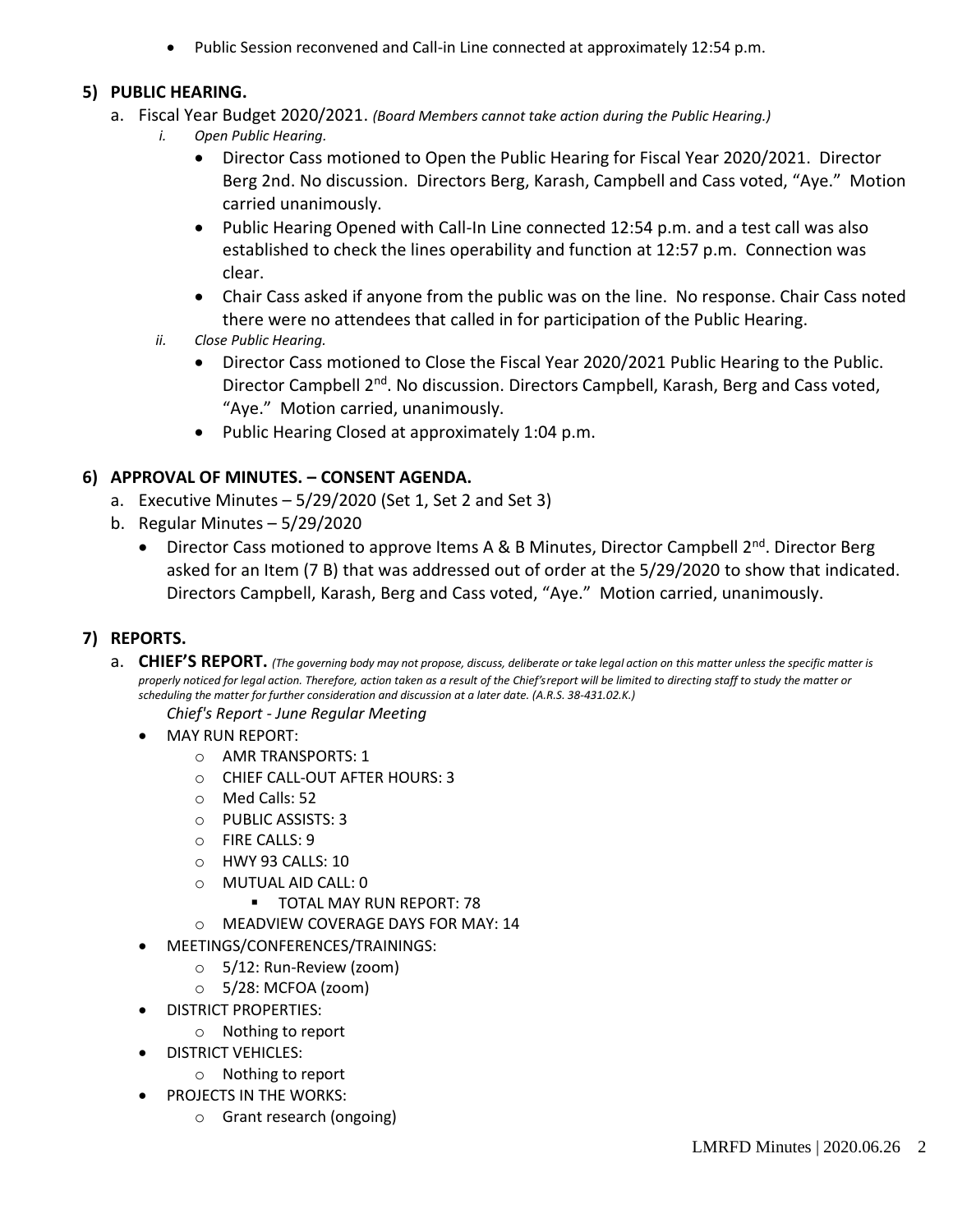- o DHS Rate Increase inquiry (ongoing)
- o Meadveiw annexations (ongoing)
- OTHER:
	- o Continued Budget preparation with Karen & Financial Clerk.
	- o Chief Winn recognized former Fire Chief Estenson's service for 20+ years to the Community and stated that his family was in our thoughts.

# b. **FINANCIAL REPORT(S).**

- *1.* Review and approval: May 2020 Financial Report(s). *(The financial report(s) are to be reviewed and approved by the Board).* (Administration)
	- Administration provided the May 2020 Financial Report(s) as follows:
		- Total Warrant Revenue (includes property taxes, FDAT and Interest) \$42,492.07
		- Total Ambulance Revenue \$15,778.46
		- Miscellaneous Income: \$3,017.00
			- Total Monthly Revenue: \$61,287.53
			- Total Monthly Expenditures: \$65,195.99
				- Warrant Account Register Balance: \$605,592.11
				- Payroll Account Register Balance: \$22,694.25
	- Miscellaneous Income and line items from the financial report and how they coincided with the Budget were explained. Director Berg motioned to approve the May 2020 Financial Report(s), Director Cass 2<sup>nd</sup>. Directors Berg, Campbell, Karash and Cass voted, "Aye." Motion carried, unanimously.

# **8) REGULAR BUSINESS.**

- a. Discussion and possible action regarding: related to assignment status and update. (Board)
	- No Action.
- b. Discussion and possible action regarding: Acceptance of Resignation re: Larry Tennant. (Cass)
	- Director Berg requested and motioned to move Section 8 Item B up before Executive Session, Director Karash 2nd. No discussion. Directors Berg, Karash, Campbell and Cass voted, "Aye." Motion carried unanimously.
	- Director Cass motioned to accept Larry Tennant's Resignation, Director Berg 2<sup>nd</sup>. No discussion. Directors Berg, Karash, Campbell and Cass voted, "Aye." Motion carried, unanimously. Note from Chair Cass and Clerk Berg: Mr. Tennant was exiting and stated to those present that he would be running for the Board and said to Chief Winn, "I'm sorry, I think you stink as a Chief." Chair Cass responded to Mr. Tennant stating, "That was very inappropriate."
- c. Discussion and possible action regarding: Direction to Staff to prepare Notice of Board Vacancy, application, and submission closing date. (Cass)
	- Director Cass motioned to direct staff to prepare and post on the Website the application for appointment of Board Member with a closing date of July 10, 2020 at 5:00 p.m. Director Karash 2<sup>nd</sup>. No discussion. Directors Karash, Campbell, Berg and Cass voted, "Aye." Motion carried, unanimously.
- d. Discussion and possible action regarding: Lake Mohave Ranchos Fire District Local Public Safety and Retirement Pension Board re: appointment of a public member. (Cass)
	- Director Cass stated that Ms. Staab provided interest in the open position. Director Cass motioned to appoint Pat Kelley-Staab for the open Local PSPRS Board. Director Berg 2<sup>nd</sup>. No discussion. Directors Berg, Karash, Campbell and Cass voted, "Aye." Motion carried, unanimously.
- e. Discussion and possible action regarding: Pincus Law Firm re: rate reduction request re: follow-up. (Administration)
	- Administration explained that Pincus Law Firm was informed of the Board's action at the 5/29/2020 Meeting, and the law firm requested a counteroffer from the Board. Chief Winn provided details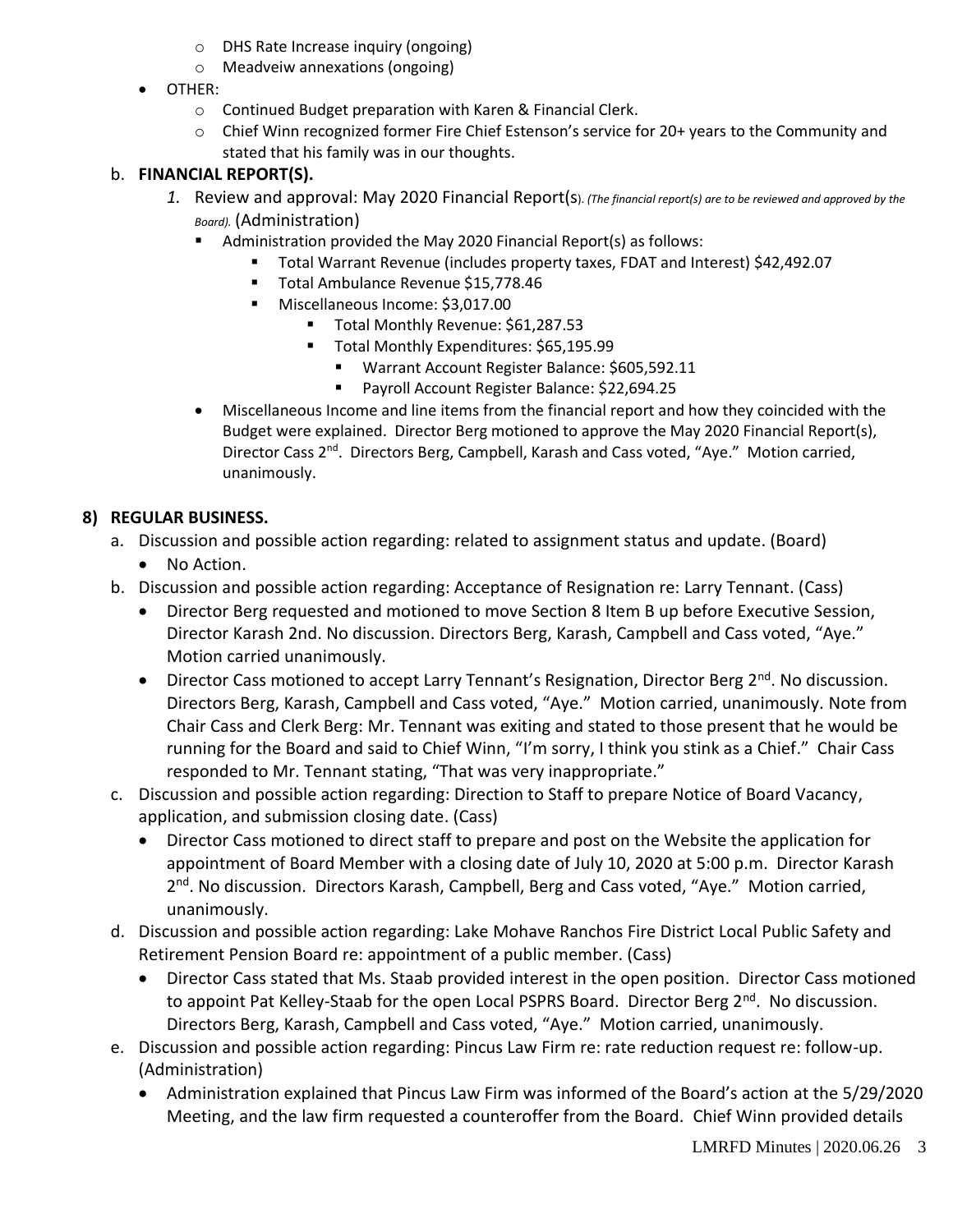related to mileage and the ambulance billing rate and the Board Members ensued in discussion re: same. Director Cass noted it's not clear in the letter, explaining that you won't find it as they didn't provide the proper information or a statement and it looks like they are disputing the double billing of the mileage, but they've asked for us to accept \$500.00 and that may be for the whole charge, not just the mileage. Director Cass stated her opinion was to take the \$382.76 off (double mileage), but they would still be responsible for the ambulance services. Director Berg noted they are unhappy that two people were charged the mileage of \$382.76, despite being transported to the Hospital. Director Cass motioned to counteroffer on the request from Pincus Law Firm for \$1,845.00 for the ambulance service. Director Berg 2nd. No discussion. Directors Berg, Karash, Campbell and Cass voted, "Aye." Motion carried, unanimously.

- f. Discussion and possible action regarding: Telecommuting Policy. (Administration)
	- Director Cass motioned to approve Article 57 Telecommuting Policy and to include it with the new Policy Manual which is forthcoming. Director Berg 2<sup>nd</sup>. No discussion. Directors Berg, Karash, Campbell and Cass voted, "Aye." Motion carried, unanimously.
- g. Discussion and possible action regarding: Public Safety Personnel Retirement System Pension Funding Policy re: annual approval. (Administration)
	- Administration explained this is an annual item based off the Actuary Report and that the Board should notice the amount has raised to approximately a little over \$1.1M due to only recording one participant for the prior Fiscal Year (Fiscal Year Ending 2019), noting it's anticipated this will decrease in the future based on participants. Director Cass motioned to approve the Public Safety Personnel Retirement System Pension Funding Policy. Director Karash 2<sup>nd</sup>. Directors Karash, Campbell, Berg and Cass voted, "Aye." Motion carried, unanimously.
- h. Discussion and possible action regarding: Budget adoption and approval for the Lake Mohave Ranchos Fire District for Fiscal Year 2020/2021 and Certification. (Board/Administration)
	- Administration explained the carry-over amount was updated, explaining the carry-over is not built into the Budget's bottom line figure and let the Board know they could make any changes within the Budget as long as the bottom line didn't change at this point. Administration explained they received the current deposit information as of 6/25/2020, expenditures for June were totaled, noting most of the bills were paid out for June, and projected an estimate as close as possible of \$625,000 for the carry-over. Administration noted they knew there some questions regarding Grants and explained Grants must show coming in and going out, they are not income in the sense of revenue. Director Cass motioned to adopt and approve the Lake Mohave Ranchos Fire District Fiscal Year Budget 2020/2021 effective 7/1/2020 and the Board Chair and Board Clerk are to sign the Certification. Director Campbell 2<sup>nd</sup>. Directors Campbell, Karash, Berg and Cass voted, "Aye." Motion carried, unanimously.

## **9) CONSIDERATION OF FUTURE AGENDA ITEMS.**

- Specified tabled items will move to following month's Regular Meeting, unless noted otherwise and/or pending additional information.
- **10) NEXT REGULAR BOARD MEETING DATE & LOCATION.** (Subject to change, notice/announcement will be posted via District Website, if any changes occur.)
	- 7/24/2020 at 12:30 p.m. Chamber of Commerce (Dolan Springs, AZ)

## **11) ADJOURNMENT**.

• Director Cass motioned to adjourn the Meeting at approximately 1:37 p.m., Director Karash 2<sup>nd</sup>. Directors Karash, Berg, Campbell and Cass voted, "Aye." Motion carried, unanimously.